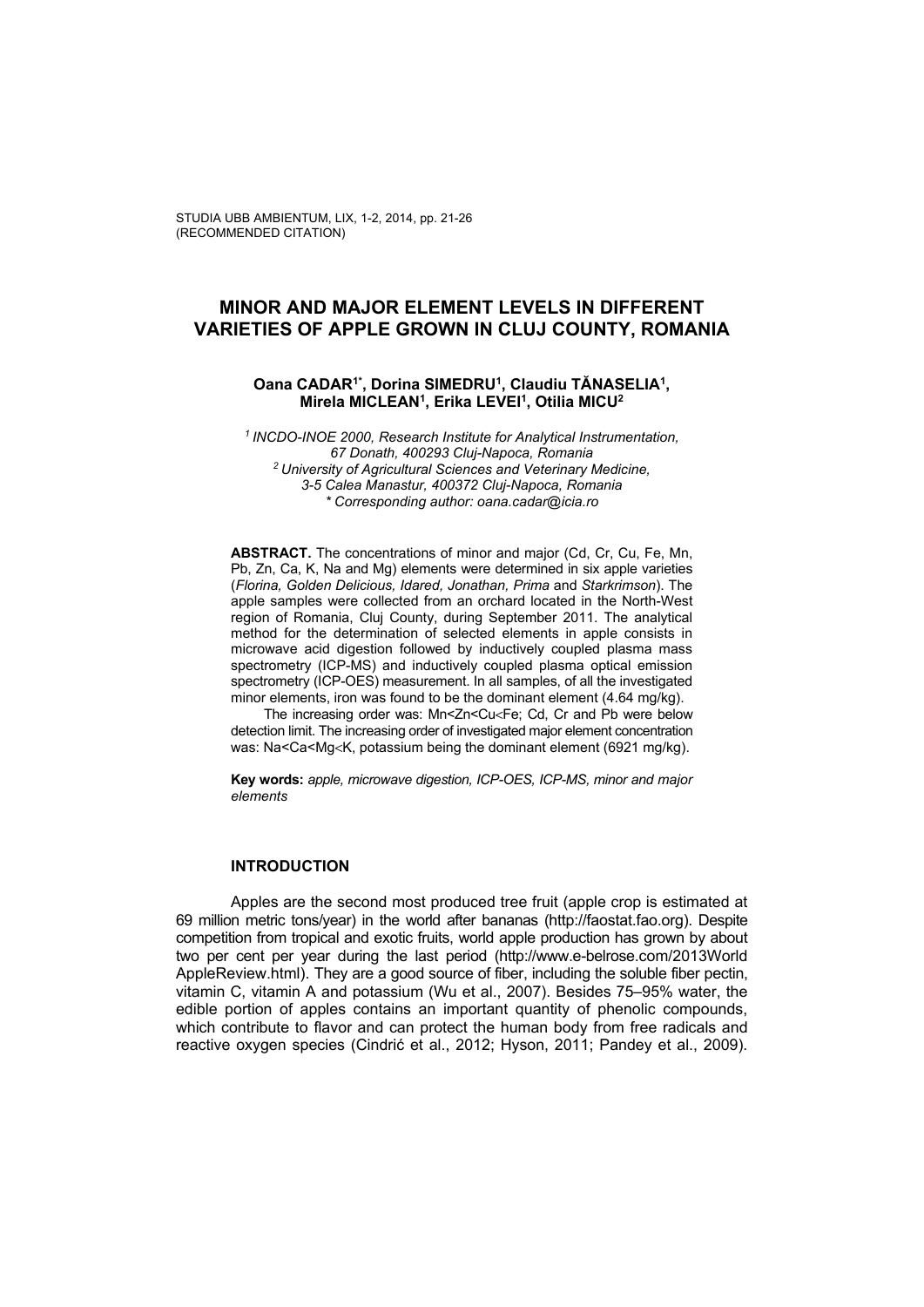Therefore numerous studies of different types of fruits, including apples, have been carried out because of the nutritional importance of these fruits, mainly regarding their acid, amino acid, mineral and vitamin contents (Auclair et al., 2008; Vieira et al, 2009; Ko et al., 2005).

Sample preparation is an important step in elemental analysis; microwave digestion has many advantages in comparison with open vessel digestion: short experimental time, low reagent consumption, good recoveries and enhanced operator safety (Krushevska et al., 1993; Bocca et al., 2007). Inductively coupled plasma atomic emission spectrometry (ICP-AES) and inductively coupled plasma mass spectrometry (ICP-MS) are rapid and accurate techniques for the simultaneous determination of the minor and major element contents in apples and apple juice. ICP-OES is useful for measuring higher concentrations, such as nutritional elements or high levels of contamination, while ICP-MS is suitable for determination of trace level elements or low levels of contamination Cindrić et al., 2012; Barnes, 1999; Froes et al., 2009; Zeiner et al., 2010; Davidowski et al., 2009).

The chemical composition of apples can be a good indicator of their quality and the health status of consumers. There are many variables that may influence the chemical composition and the nutritional value of apples, such as: the variety, soil, local climate, production area, farming practices, quality of the irrigation water, storage and commercialization conditions. To avoid the influence of these factors, the samples were collected from only one farm during only one harvest and not representative of the market.

The present work aimed to determine the content of minor and major element (Ca, Cd, Cr, Cu, Fe, K, Mg, Mn, Na, Pb and Zn) in apples collected from a home orchard by using microwave assisted digestion followed by ICP-MS and ICP-AES measurement.

# **MATERIALS AND METHODS**

## *Chemicals*

All reagents used for this research work were of p.a. grade and purchase from Merck, Darmstadt. The certified reference material (NIST-SRM 1515 apple leaves) was obtained from LGC Standards GmbH, Wessel, Germany. All glassware was cleaned with nitric acid prior to use. For all dilutions ultrapure water (18.2 MΩ/cm) obtained from a Millipore Direct-Q3 UV system (Millipore, France) was used.

### *Instruments*

For the microwave digestion of samples, a closed-vessel microwave system Berghof MWS-3+ with temperature control mode (Eningen, Germany) was used. The contents of major elements (Ca, Fe, K, Mg, Na) were determined by ICP-OES (OPTIMA 5300 DV, Perkin Elmer, USA), while those of minor elements (Cd, Cr, Cu, Mn, Pb, Zn) by ICP-MS (ELAN DRC II, SCIEX, Perkin Elmer, Canada).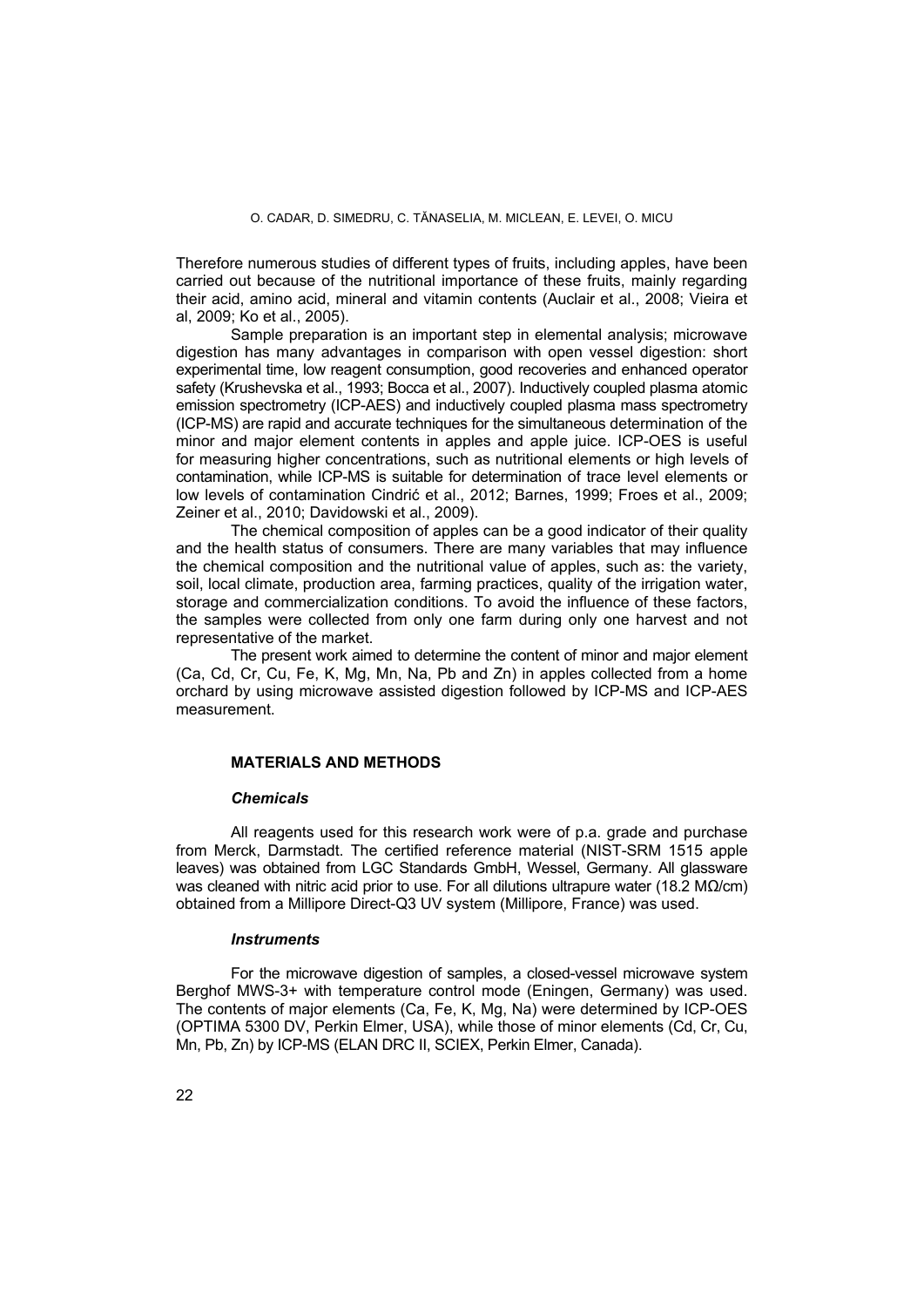#### MINOR AND MAJOR ELEMENT LEVELS IN DIFFERENT VARIETIES OF APPLE GROWN IN CLUJ

# **Sampling and sample preparation**

The fruit samples, six varieties of apple (*Florina, Golden Delicious, Idared, Jonathan, Prima* and *Starkrimson*), were collected from a home orchard located in the North-West region of Romania, in Cluj County, Cacova-Ierii village which is part of Iara commune, during September 2011. All trees were grafted on M106 apple tree rootstock.

Fruits were picked at the harvest maturity which is recommended for fruit destined for storage. The fruit samples consisted of five individual apple fruits picked from the same tree of the investigated orchard. The fruit samples were first cleaned and washed with water and then washed several times with double-distilled water. The edible portion of the fruit was sliced to small pieces with a ceramic knife and dried at  $105^{\circ}$ C. The water content was about 85%. The dried samples were ground and homogenized using a metal-free mortar. 0.5 g samples were weighted in a Teflon reaction vessel for microwave assisted digestion.  $7.5$  mL of HNO $_3$  65% and 3 mL of  $H_2O_2$  30% were added to each sample and the vessels were allowed to stand open until the initial reaction subsided. The samples were digested using a heating program in 5 steps (Table 1). After mineralization, the samples were quantitatively transferred to 25 mL volumetric flasks and diluted to the mark with deionized water. All digestions were made in triplicate. Certified reference material NIST 1515 apple leaves and blank, consisting of deionized water and reagents, were prepared in the same way as the sample. Three replicate measurements were made for each sample.

| <b>Parameter</b>          | <b>Stage</b> |     |     |     |     |  |
|---------------------------|--------------|-----|-----|-----|-----|--|
|                           |              |     |     |     |     |  |
| Temperature $(^{\circ}C)$ | 170          | 200 | 100 | 100 | 100 |  |
| Pressure (bar)            | 30           | 30  | 20  | 20  | 20  |  |
| Time (min)                |              | 15  | 10  |     |     |  |
| Slope (min)               |              |     |     |     |     |  |
| Power* (%)                | 80           |     |     |     |     |  |

**Table 1.** *Operating conditions for the microwave digestion system* 

\* 100 % power refers to 1450 W

# **RESULTS AND DISCUSSIONS**

Quality of the analytical procedure was assured using Standard reference material (NIST-SRM 1515-Apple Leaves). The obtained values (Cd, Cr, Cu, Fe, Pb, Zn, Ca, K, Mg and Na) of CRM draw against certified values indicate that the measured values correlate well with certified values. The recoveries degrees of minor and major elements in the standard material were in the range 87-101% (Table 2).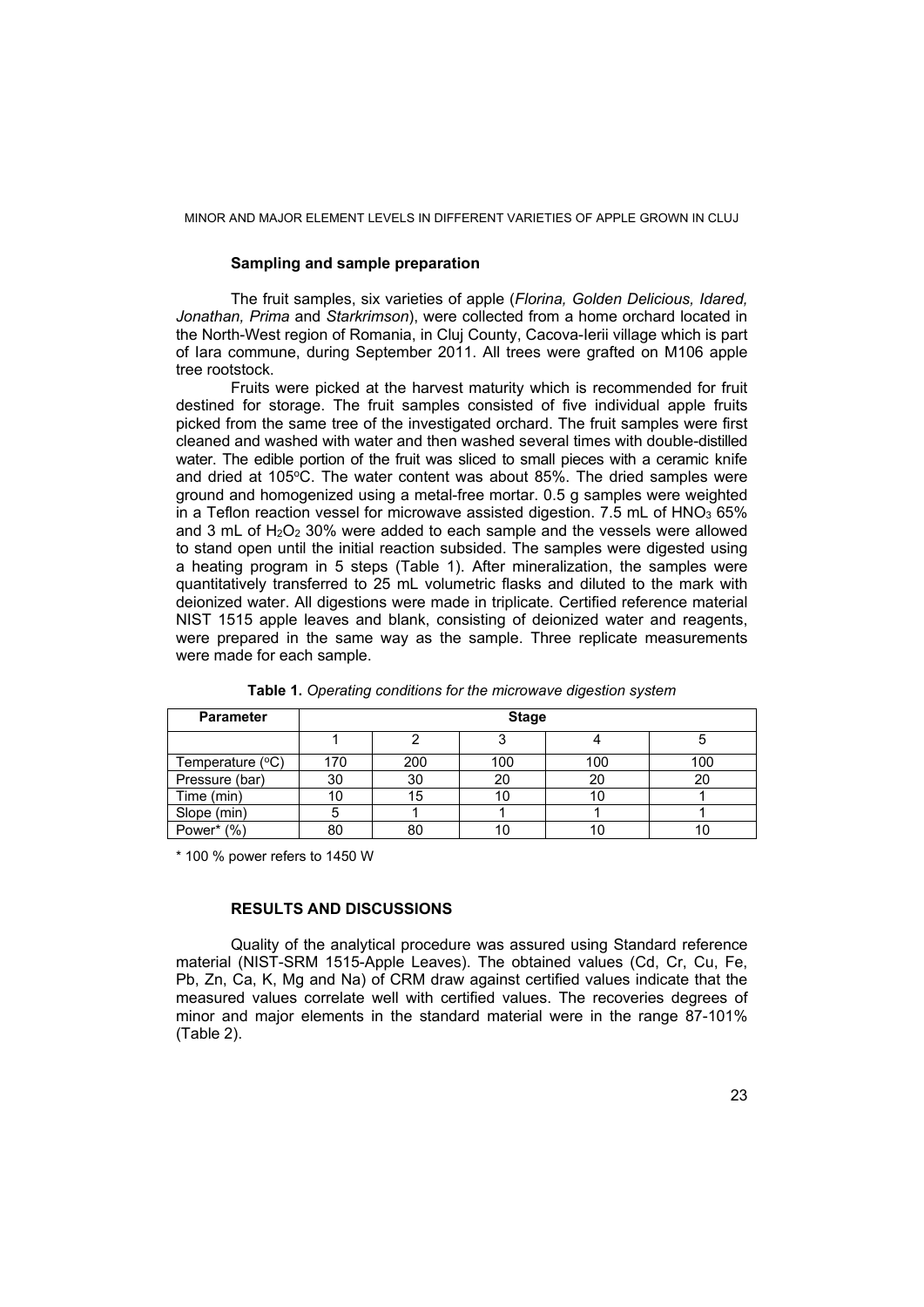#### O. CADAR, D. SIMEDRU, C. TĂNASELIA, M. MICLEAN, E. LEVEI, O. MICU

Six apple varieties cultivated in Romania (*Florina, Golden Delicious, Idared, Jonathan, Prima* and *Starkrimson)* were analyzed for their minor and major element contents. The obtained results, as given in Table 3, of the tested apple varieties showed that all the analyzed samples contained higher amounts of potassium followed by calcium, magnesium and sodium. The concentrations of these elements were determined in edible part of this fruits. The content of major elements ranged from 5523-6921 mg/kg for K, 2634-3368 mg/kg for Ca, 2665-3502 mg/kg for Mg and 45.2-119 mg/kg for Na, respectively. The concentration of K was the highest in *Golden Delicious* while lowest in *Florina. Idared* exhibited the highest contents of Ca, whereas, lowest in *Prima*, respectively. *Jonathan* and *Starkrimson* showed the maximum and minimum values of Mg. The concentration of Na was highest in *Golden Delicious* while lowest in *Jonathan*.

**Table 2.** *Certified and measured values of elemental concentrations in the standard reference material NIST 1515 apple leaves)* 

| <b>Element</b> | <b>Certified Value<sup>a</sup></b> | <b>Obtained value</b> | <b>Recovery</b> |  |
|----------------|------------------------------------|-----------------------|-----------------|--|
|                | (mg/kg)                            | (mg/kg)               | (%)             |  |
| Cd             | $0.013 \pm 0.002$                  | $0.012 \pm 0.002$     | 92.3            |  |
| Cr             | (0.3)                              | $0.28 \pm 0.02$       | 93.3            |  |
| Cu             | $5.64 \pm 0.24$                    | $5.41 \pm 0.07$       | 95.9            |  |
| Fe             | $83 \pm 5$                         | $81.5 \pm 1.1$        | 98.2            |  |
| Pb             | $0.470 \pm 0.024$                  | $0.442 \pm 0.024$     | 94.0            |  |
| Zn             | $12.5 \pm 0.3$                     | $10.9 \pm 1.0$        | 87.2            |  |
| $Ca(\% )$      | $1.526 \pm 0.015$                  | $1.432 \pm 0.102$     | 93.8            |  |
| $K(\%)$        | $1.61 \pm 0.02$                    | $1.42 \pm 0.07$       | 88.2            |  |
| $Mg(\% )$      | $0.271 \pm 0.008$                  | $0.272 \pm 0.081$     | 101             |  |

a information values in brackets

With regard to the amount of minor elements, the content of Fe  $(2.44-4.44)$ mg/kg) was higher compared to Zn (0.77-1.65 mg/kg) in all tested apple varieties. The highest values of both of these elements were found in *Jonathan*, while the lowest in *Prima*. Similar results were obtained by Nour et al., 2010 who reported K as the most abundant nutrient in different apple varieties, followed by Mg, Ca, Na and Fe. In all apple samples the contents of heavy metals (Cd, Cr and Pb) were below the limit of detection (0.01, 0.10 and 0.01 mg/kg, respectively.

The content of major elements (K and Na) as determined in our present investigation was found to be lower than those reported by Cindrić et al., 2012 for apple flesh and peel (38600 and 9920 mg/kg d.w.), while the amount of Ca and Mg were comparable with our presented data. The concentrations of minor elements obtained for apple were generally lower than those reported by Cindrić et al., 2012.

European legislation (1881/2006/EC setting maximum levels for certain contaminants in foodstuffs) regulates the maximum admitted concentration of Pb (0.10 mg/kg wet weight) and Cd (0.05 mg/kg wet weight) in fruits. The obtained concentrations of Pb and Cd in all apple samples were lower than the values set by European regulations, indicating no harmful impact to human health by the consumption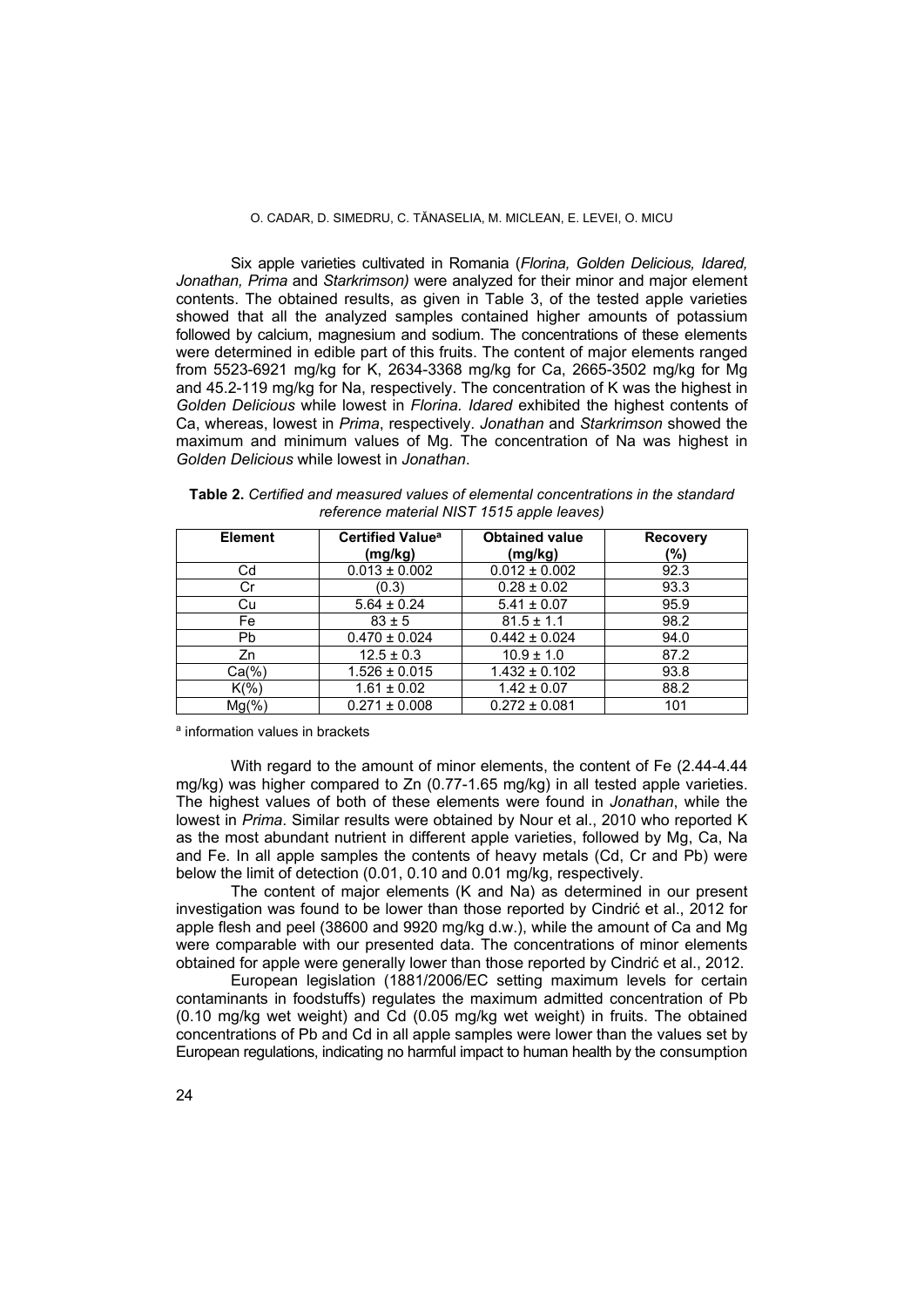MINOR AND MAJOR ELEMENT LEVELS IN DIFFERENT VARIETIES OF APPLE GROWN IN CLUJ

of the apples grown at this part of Romania. The high amounts of K, Mg and Ca and low Na levels make these fruits, especially *Golden Delicious*, of interest for the human diet.

| <b>Variety</b>     | Mean concentration (mg/kg d.w.) |           |       |      |  |  |
|--------------------|---------------------------------|-----------|-------|------|--|--|
|                    | Cu                              | Zn        | Mn    | Fe   |  |  |
| Florina            | 1.25                            | 1.65      | 0.290 | 2.64 |  |  |
| Golden Delicious   | 3.60                            | 1.73      | 0.220 | 4.64 |  |  |
| Idared             | 2.20                            | 1.13      | 0.231 | 2.61 |  |  |
| Jonathan           | 2.25                            | 1.48      | 0.452 | 4.33 |  |  |
| Prima              | 2.43                            | 0.77      | 0.322 | 2.54 |  |  |
| <b>Starkrimson</b> | 2.21                            | 1.53      | 0.139 | 2.87 |  |  |
|                    | Сa                              | <b>Na</b> | Mg    | Κ    |  |  |
| Florina            | 2634                            | 78.5      | 3400  | 5523 |  |  |
| Golden Delicious   | 3107                            | 119       | 2861  | 6921 |  |  |
| Idared             | 3368                            | 63.0      | 2951  | 6653 |  |  |
| Jonathan           | 3154                            | 45.2      | 3502  | 6678 |  |  |
| Prima              | 2562                            | 56.4      | 2853  | 5914 |  |  |
| Starkrimson        | 2751                            | 72.9      | 2665  | 6188 |  |  |

### **Table 3.** *Mean concentration of minor and major elements in different varieties of apple fruits*

# **CONCLUSIONS**

The total concentrations of minor and major elements were measured in six apple varieties cultivated in Romania (*Florina, Golden Delicious, Idared, Jonathan, Prima* and *Starkrimson)*. The investigated apple samples contain significant amounts of several essential elements such as Ca, Cr, Fe, K, Mg, Mn, Na and Zn, their consumption representing a good and healthy contribution to the nutrition.

## **Acknowledgment**

This research was supported by Executive Unit for Financing Higher Education, Research, Development and Innovation (UEFISCDI), Capacities, Bilateral cooperation Programme Romania-Austria, project number 546/31.05.2012.

# **REFERENCES**

Auclair S., Silberberg M., Gueux E., Morand C., Mazur A., Milenkovic D., 2008, Apple polyphenols and fibers attenuate atherosclerosis in apolipoprotein E-deficient mice. *Journal of Agricultural and Food Chemistry*, **56** (14), pp. 5558-5563.

Barnes K.W., 1999, The Nutritional Analysis of Fruit Juices, PerkinElmer, ICP Optical Emission Application Note.